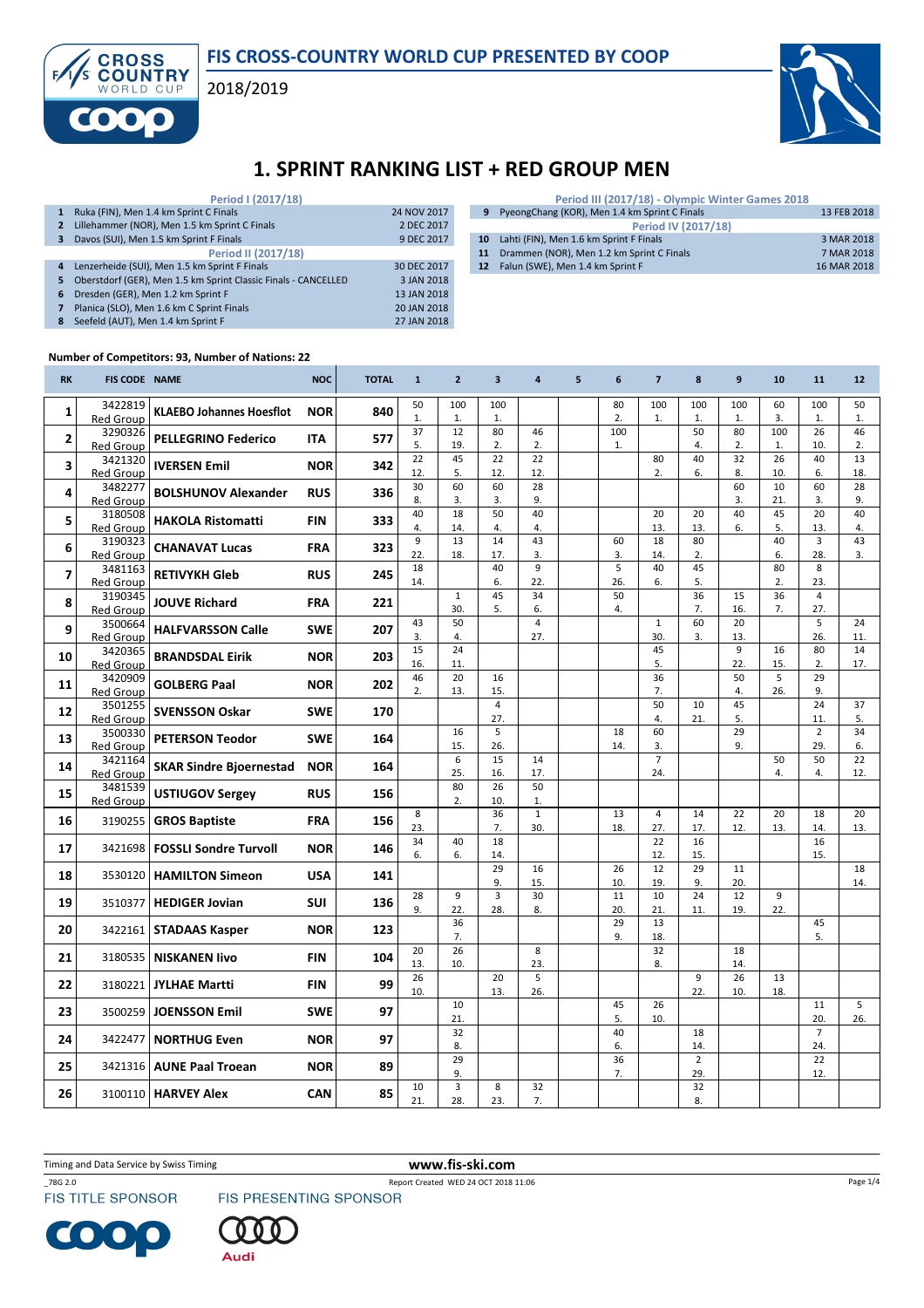



# 1. SPRINT RANKING LIST + RED GROUP MEN

| <b>RK</b> | <b>FIS CODE NAME</b> |                                | <b>NOC</b> | <b>TOTAL</b> | $\mathbf{1}$          | $\overline{2}$        | 3                     | 4         | 5 | 6                     | $\overline{7}$ | 8                 | 9                     | 10                    | 11                  | 12                    |
|-----------|----------------------|--------------------------------|------------|--------------|-----------------------|-----------------------|-----------------------|-----------|---|-----------------------|----------------|-------------------|-----------------------|-----------------------|---------------------|-----------------------|
| 27        | 3480739              | <b>PANZHINSKIY Alexander</b>   | <b>RUS</b> | 85           |                       |                       |                       |           |   |                       | 29<br>9.       |                   | 24<br>11.             |                       | 32<br>8.            |                       |
| 28        |                      | 3180250 PENTSINEN Anssi        | <b>FIN</b> | 81           | 5<br>26.              | 5<br>26.              | 13<br>18.             |           |   |                       | 14<br>17.      |                   |                       | 29<br>9.              | 15<br>16.           |                       |
| 29        | 3422316              | <b>RISETH Fredrik</b>          | <b>NOR</b> | 74           |                       | 14<br>17.             |                       |           |   | 24<br>11.             |                |                   |                       |                       | 36<br>7.            |                       |
| 30        | 3510451              | <b>SCHAAD Roman</b>            | SUI        | 71           |                       |                       | 12<br>19.             | 24<br>11. |   | 22<br>12.             |                | 5<br>26.          |                       | 8<br>23.              |                     |                       |
| 31        | 3180865              | <b>VUORINEN Lauri</b>          | <b>FIN</b> | 69           | 32<br>7.              | 22<br>12.             | $\overline{7}$<br>24. |           |   |                       | 5<br>26.       |                   | $\overline{2}$<br>29. |                       | $\mathbf{1}$<br>30. |                       |
| 32        | 3500991              | <b>WESTBERG Karl-Johan</b>     | <b>SWE</b> | 64           |                       |                       |                       |           |   |                       |                | 6<br>25.          |                       | 32<br>8.              |                     | 26<br>10.             |
| 33        | 3190282              | <b>JAY Renaud</b>              | <b>FRA</b> | 64           |                       |                       | 32<br>8.              |           |   | 3<br>28.              |                | $\sqrt{4}$<br>27. |                       | 15<br>16.             |                     | 10<br>21.             |
| 34        |                      | 3220016   YOUNG Andrew         | <b>GBR</b> | 63           |                       |                       |                       | 26<br>10. |   | 20<br>13.             |                |                   |                       | $\overline{2}$<br>29. |                     | 15<br>16.             |
| 35        | 3290379              | <b>DE FABIANI Francesco</b>    | <b>ITA</b> | 54           |                       |                       |                       |           |   |                       |                |                   |                       | 22<br>12.             |                     | 32<br>7.              |
| 36        | 3420961              | <b>KROGH Finn Haagen</b>       | <b>NOR</b> | 52           | $\mathbf{1}$<br>30.   |                       |                       | 37<br>5.  |   |                       |                |                   |                       | 14<br>17.             |                     |                       |
| 37        | 3481775              | <b>KRASNOV Andrey</b>          | <b>RUS</b> | 47           |                       |                       |                       |           |   | 32<br>8.              |                | 15<br>16.         |                       |                       |                     |                       |
| 38        | 3510023              | <b>COLOGNA Dario</b>           | SUI        | 44           |                       |                       |                       | 18<br>14. |   |                       |                | 26<br>10.         |                       |                       |                     |                       |
| 39        |                      | 3501346   THORN Viktor         | <b>SWE</b> | 43           |                       |                       |                       |           |   |                       | 9<br>22.       |                   | $\overline{4}$<br>27. |                       |                     | 30<br>8.              |
| 40        | 3530511              | <b>BJORNSEN Erik</b>           | <b>USA</b> | 43           | $\overline{7}$<br>24. |                       |                       | 6<br>25.  |   |                       |                |                   | 6<br>25.              | 11<br>20.             | 13<br>18.           |                       |
| 41        | 3290383              | <b>RASTELLI Maicol</b>         | <b>ITA</b> | 38           |                       |                       |                       | 3<br>28.  |   |                       | 8<br>23.       |                   | 5<br>26.              | 12<br>19.             | 10<br>21.           |                       |
| 42        | 3390169              | <b>KILP Marko</b>              | <b>EST</b> | 37           | 24<br>11.             |                       |                       |           |   |                       |                |                   | 13<br>18.             |                       |                     |                       |
| 43        | 3500139              | <b>HELLNER Marcus</b>          | <b>SWE</b> | 37           |                       |                       |                       | 11<br>20. |   |                       | 15<br>16.      |                   |                       |                       |                     | 11<br>20.             |
| 44        | 3050180              | <b>BALDAUF Dominik</b>         | <b>AUT</b> | 37           |                       |                       |                       | 13<br>18. |   | 14<br>17.             |                | 8<br>23.          |                       |                       |                     | $\overline{2}$<br>29. |
| 45        | 3530005              | <b>NEWELL Andrew</b>           | <b>USA</b> | 37           |                       |                       | 10<br>21.             | 12<br>19. |   | $\overline{4}$<br>27. | 11<br>20.      |                   |                       |                       |                     |                       |
| 46        | 3100097              | <b>VALJAS Len</b>              | <b>CAN</b> | 36           |                       |                       |                       |           |   |                       |                |                   | 36<br>7.              |                       |                     |                       |
| 47        | 3421754              | <b>TAUGBOEL Haavard Solaas</b> | <b>NOR</b> | 35           |                       | 11<br>20.             | 24<br>11.             |           |   |                       |                |                   |                       |                       |                     |                       |
| 48        |                      | 3430103   STAREGA Maciej       | <b>POL</b> | 34           |                       |                       | 6<br>25.              |           |   |                       |                | 22<br>12.         |                       | 3<br>28.              |                     | $\mathbf{3}$<br>28.   |
| 49        |                      | 3200210   EISENLAUER Sebastian | GER        | 34           |                       |                       |                       |           |   | 15<br>16.             | 16<br>15.      |                   | 3<br>28.              |                       |                     |                       |
| 50        |                      | 3180404   KETELAE Toni         | <b>FIN</b> | 29           | 14<br>17.             | 15<br>16.             |                       |           |   |                       |                |                   |                       |                       |                     |                       |
| 51        |                      | 3670007 POLTORANIN Alexey      | <b>KAZ</b> | 29           | 13<br>18.             | $\overline{2}$<br>29. |                       |           |   |                       |                |                   | 14<br>17.             |                       |                     |                       |
| 52        |                      | 3300373   MIYAZAWA Hiroyuki    | <b>JPN</b> | 26           | 3<br>28.              |                       | $\mathbf{1}$<br>30.   |           |   |                       |                |                   |                       |                       | 6<br>25.            | 16<br>15.             |
| 53        |                      | 3530713   <b>BOLGER Kevin</b>  | <b>USA</b> | 25           |                       |                       |                       |           |   |                       |                |                   |                       | 24<br>11.             |                     | $\mathbf{1}$<br>30.   |
| 54        | 3501085              | <b>DYVIK Karl-Johan</b>        | <b>SWE</b> | 25           |                       |                       | 11<br>20.             |           |   | $\overline{2}$<br>29. |                | 12<br>19.         |                       |                       |                     |                       |
| 55        | 3480503              | <b>GAFAROV Anton</b>           | <b>RUS</b> | 24           |                       |                       |                       |           |   |                       | 24<br>11.      |                   |                       |                       |                     |                       |
| 56        | 3420228              | <b>SUNDBY Martin Johnsrud</b>  | <b>NOR</b> | 24           | 12<br>19.             |                       |                       |           |   |                       |                |                   |                       |                       |                     | 12<br>19.             |
| 57        |                      | 3510351   FURGER Roman         | SUI        | 20           |                       |                       |                       | 20<br>13. |   |                       |                |                   |                       |                       |                     |                       |
| 58        | 3510417              | <b>KAESER Erwan</b>            | SUI        | 19           |                       |                       |                       |           |   |                       | 6<br>25.       | 13<br>18.         |                       |                       |                     |                       |

Timing and Data Service by Swiss Timing WWW.fis-ski.com

\_78G 2.0 Report Created WED 24 OCT 2018 11:06<br>FIS TITLE SPONSOR FIS PRESENTING SPONSOR





Page 2/4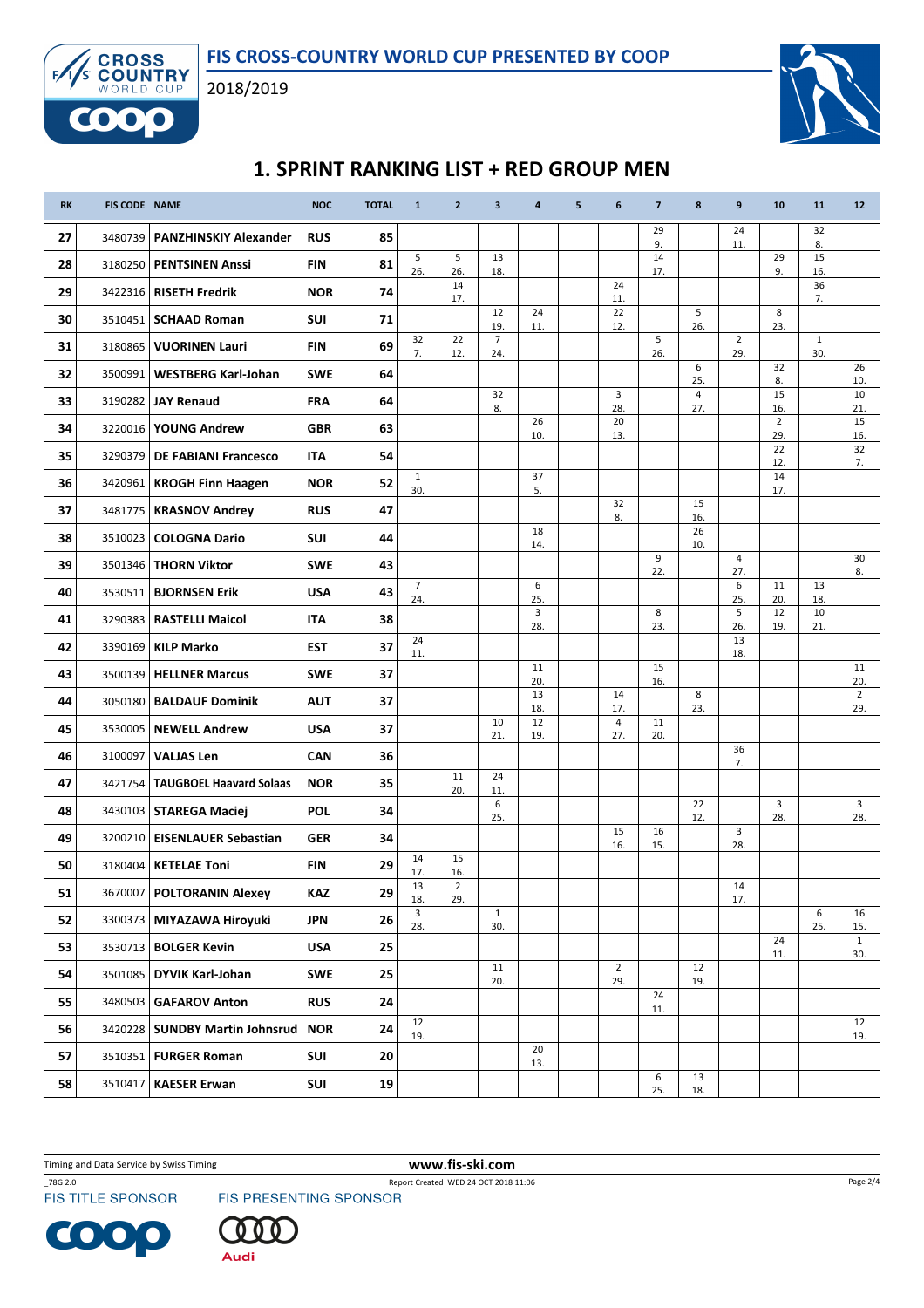



# 1. SPRINT RANKING LIST + RED GROUP MEN

| <b>RK</b> | FIS CODE NAME |                             | <b>NOC</b> | <b>TOTAL</b> | $\mathbf{1}$ | $\overline{2}$        | 3                     | 4                     | 5 | 6                     | $\overline{7}$        | 8                     | 9                     | 10                    | 11        | 12                    |
|-----------|---------------|-----------------------------|------------|--------------|--------------|-----------------------|-----------------------|-----------------------|---|-----------------------|-----------------------|-----------------------|-----------------------|-----------------------|-----------|-----------------------|
| 59        | 3190370       | <b>ARNAULT Clement</b>      | <b>FRA</b> | 19           |              |                       |                       |                       |   | 12<br>19.             |                       | $\overline{7}$<br>24. |                       |                       |           |                       |
| 60        |               | 3422115   TEFRE Gjoeran     | <b>NOR</b> | 18           |              |                       |                       |                       |   |                       |                       |                       |                       | 18<br>14.             |           |                       |
| 61        |               | 3481210   VITSENKO Alexey   | <b>RUS</b> | 18           |              | 8<br>23.              |                       |                       |   |                       |                       |                       | 10<br>21.             |                       |           |                       |
| 62        | 3200241       | <b>BING Thomas</b>          | <b>GER</b> | 16           |              |                       |                       |                       |   |                       |                       |                       | 16<br>15.             |                       |           |                       |
| 63        | 3390101       | <b>RANKEL Raido</b>         | <b>EST</b> | 16           | 16<br>15.    |                       |                       |                       |   |                       |                       |                       |                       |                       |           |                       |
| 64        |               | 3100248   LOCKE Julien      | <b>CAN</b> | 16           |              |                       |                       |                       |   | 16<br>15.             |                       |                       |                       |                       |           |                       |
| 65        | 3320185       | <b>KIM Magnus</b>           | <b>KOR</b> | 16           |              |                       |                       |                       |   |                       |                       |                       |                       |                       | 12<br>19. | $\overline{4}$<br>27. |
| 66        |               | 3481132   LARKOV Andrey     | <b>RUS</b> | 15           |              |                       |                       | 15<br>16.             |   |                       |                       |                       |                       |                       |           |                       |
| 67        |               | 3501278   PERSSON Anton     | <b>SWE</b> | 15           |              |                       |                       |                       |   |                       |                       |                       |                       | $\overline{7}$<br>24. |           | 8<br>23.              |
| 68        |               | 3422803   STENSHAGEN Mattis | <b>NOR</b> | 14           |              |                       |                       |                       |   |                       |                       |                       |                       |                       | 14<br>17. |                       |
| 69        | 3422619       | <b>VALNES Erik</b>          | <b>NOR</b> | 13           |              | 4<br>27.              |                       |                       |   | 9<br>22.              |                       |                       |                       |                       |           |                       |
| 70        |               | 3180114   STRANDVALL Matias | <b>FIN</b> | 13           | 4<br>27.     |                       | 9<br>22.              |                       |   |                       |                       |                       |                       |                       |           |                       |
| 71        |               | 3560121   LAMPIC Janez      | <b>SLO</b> | 12           |              |                       |                       |                       |   | 10<br>21.             | $\overline{2}$<br>29. |                       |                       |                       |           |                       |
| 72        | 3510348       | <b>COLOGNA Gianluca</b>     | <b>SUI</b> | 11           |              |                       |                       |                       |   |                       |                       | 11<br>20.             |                       |                       |           |                       |
| 73        |               | 3180436   MIKKONEN Juho     | <b>FIN</b> | 11           | 11<br>20.    |                       |                       |                       |   |                       |                       |                       |                       |                       |           |                       |
| 74        | 3220002       | <b>MUSGRAVE Andrew</b>      | <b>GBR</b> | 11           |              |                       |                       | 10<br>21.             |   |                       |                       |                       |                       | $\mathbf{1}$<br>30.   |           |                       |
| 75        | 3180861       | <b>MAEKI Joni</b>           | <b>FIN</b> | 9            |              |                       |                       |                       |   |                       |                       |                       |                       |                       |           | 9<br>22.              |
| 76        | 3421216       | <b>NYENG Emil</b>           | <b>NOR</b> | 9            |              |                       |                       |                       |   |                       |                       |                       |                       |                       | 9<br>22.  |                       |
| 77        |               | 3150570 NOVAK Michal        | <b>CZE</b> | 9            |              |                       |                       | $\mathbf 2$<br>29.    |   |                       |                       |                       |                       |                       |           | $\overline{7}$<br>24. |
| 78        | 3560101       | <b>SIMENC Miha</b>          | <b>SLO</b> | 8            |              |                       |                       |                       |   | 8<br>23.              |                       |                       |                       |                       |           |                       |
| 79        | 3700049       | <b>MLYNAR Peter</b>         | <b>SVK</b> | 8            |              |                       |                       |                       |   |                       |                       |                       | 8<br>23.              |                       |           |                       |
| 80        | 3500880       | JOHANSSON Emil              | <b>SWE</b> | 8            |              |                       | $\overline{2}$<br>29. |                       |   | 6<br>25.              |                       |                       |                       |                       |           |                       |
| 81        | 3190111       | <b>MANIFICAT Maurice</b>    | <b>FRA</b> | 7            |              | $\overline{7}$<br>24. |                       |                       |   |                       |                       |                       |                       |                       |           |                       |
| 82        | 3660055       | <b>VORANAU Aliaksandr</b>   | <b>BLR</b> | 7            |              |                       |                       |                       |   |                       |                       |                       | $\overline{7}$<br>24. |                       |           |                       |
| 83        |               | 3481803 MELNICHENKO Andrey  | <b>RUS</b> | 7            |              |                       |                       | $\overline{7}$<br>24. |   |                       |                       |                       |                       |                       |           |                       |
| 84        |               | 3290533   HELLWEGER Michael | <b>ITA</b> | 7            |              |                       |                       |                       |   | $\overline{7}$<br>24. |                       |                       |                       |                       |           |                       |
| 85        |               | 3050159 TRITSCHER Bernhard  | <b>AUT</b> | 6            |              |                       |                       |                       |   |                       |                       |                       |                       |                       |           | 6<br>25.              |
| 86        |               | 3180408   LUUSUA Ari        | <b>FIN</b> | 6            | 6<br>25.     |                       |                       |                       |   |                       |                       |                       |                       |                       |           |                       |
| 87        |               | 3190353   CHAUVIN Valentin  | <b>FRA</b> | 6            |              |                       |                       |                       |   |                       |                       |                       |                       | 6<br>25.              |           |                       |
| 88        |               | 3181098   SUHONEN Verneri   | <b>FIN</b> | 5            |              |                       |                       |                       |   |                       |                       | $\mathbf{1}$<br>30.   |                       | $\overline{4}$<br>27. |           |                       |
| 89        |               | 3290446   ZELGER Stefan     | <b>ITA</b> | 3            |              |                       |                       |                       |   |                       |                       | 3<br>28.              |                       |                       |           |                       |
| 90        | 3482610       | <b>KIRILLOV Ivan</b>        | <b>RUS</b> | 3            |              |                       |                       |                       |   |                       | 3<br>28.              |                       |                       |                       |           |                       |

Timing and Data Service by Swiss Timing WWW.fis-ski.com









Page 3/4